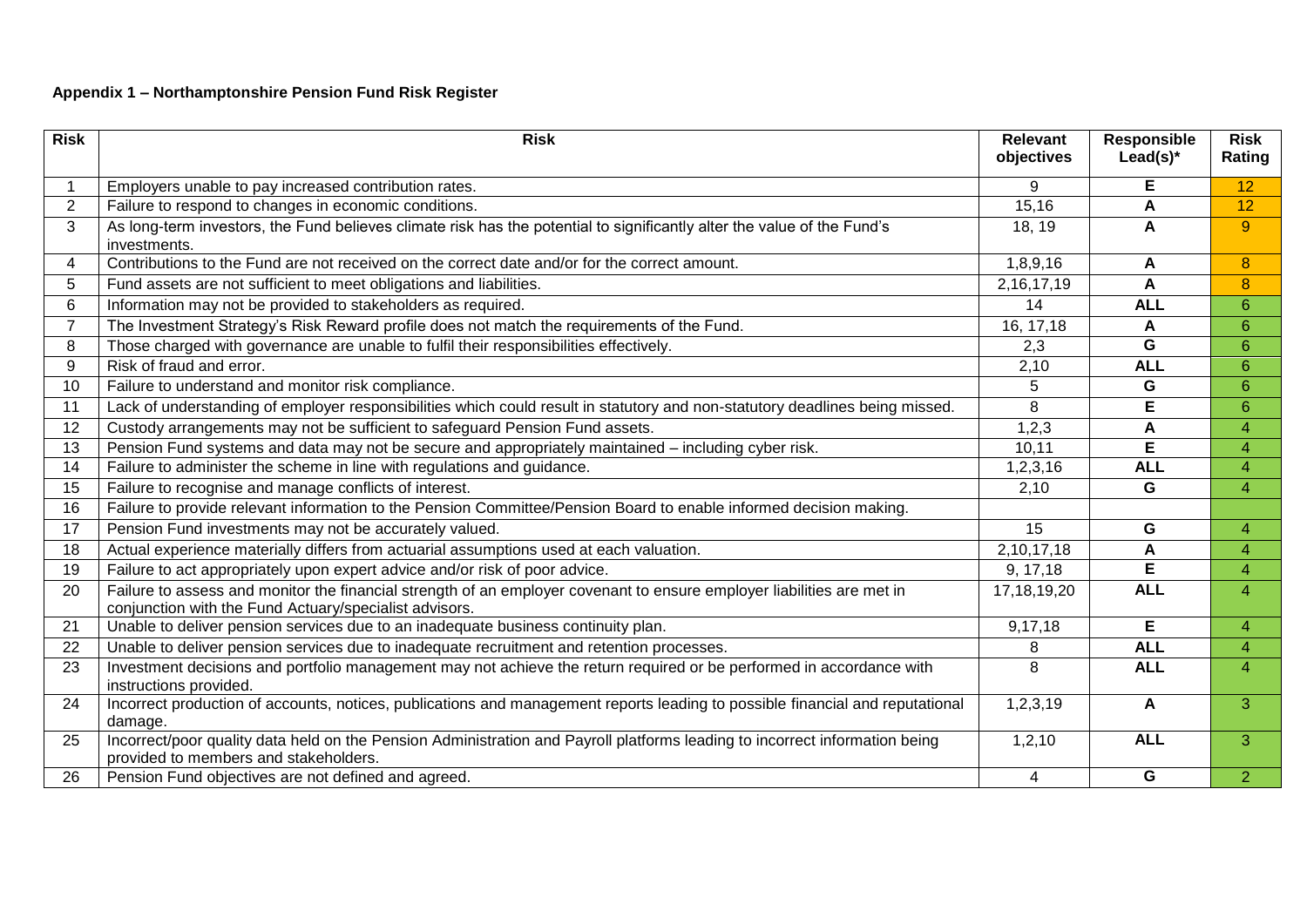Key

|      | <b>Employer Services and Systems Manager</b> |
|------|----------------------------------------------|
|      | Accounting and Investments Manager           |
| G    | Governance and Regulations Manager           |
| O    | <b>Operations Manager</b>                    |
| AI I | All Manager Responsibility                   |

Overall responsibility rests with the Head of Pensions

|                                      | 5<br>Catastrophic | 5              | 10                  | 15                  | 20                |
|--------------------------------------|-------------------|----------------|---------------------|---------------------|-------------------|
|                                      | Major             | 4              | 8                   | 12                  | 16                |
| Potential impact if<br>risk occurred | Moderate          | 3              | 6                   | 9                   | 12                |
|                                      | Minor             | $\overline{2}$ | 4                   | 6                   | 8                 |
|                                      | Insignificant     |                | $\overline{2}$      | 3                   | 4                 |
|                                      |                   | 1 Rare<br>(5%) | 2 Unlikely<br>(15%) | 3 Possible<br>(40%) | 4 Likely<br>(65%) |

**Likelihood of risk occurring**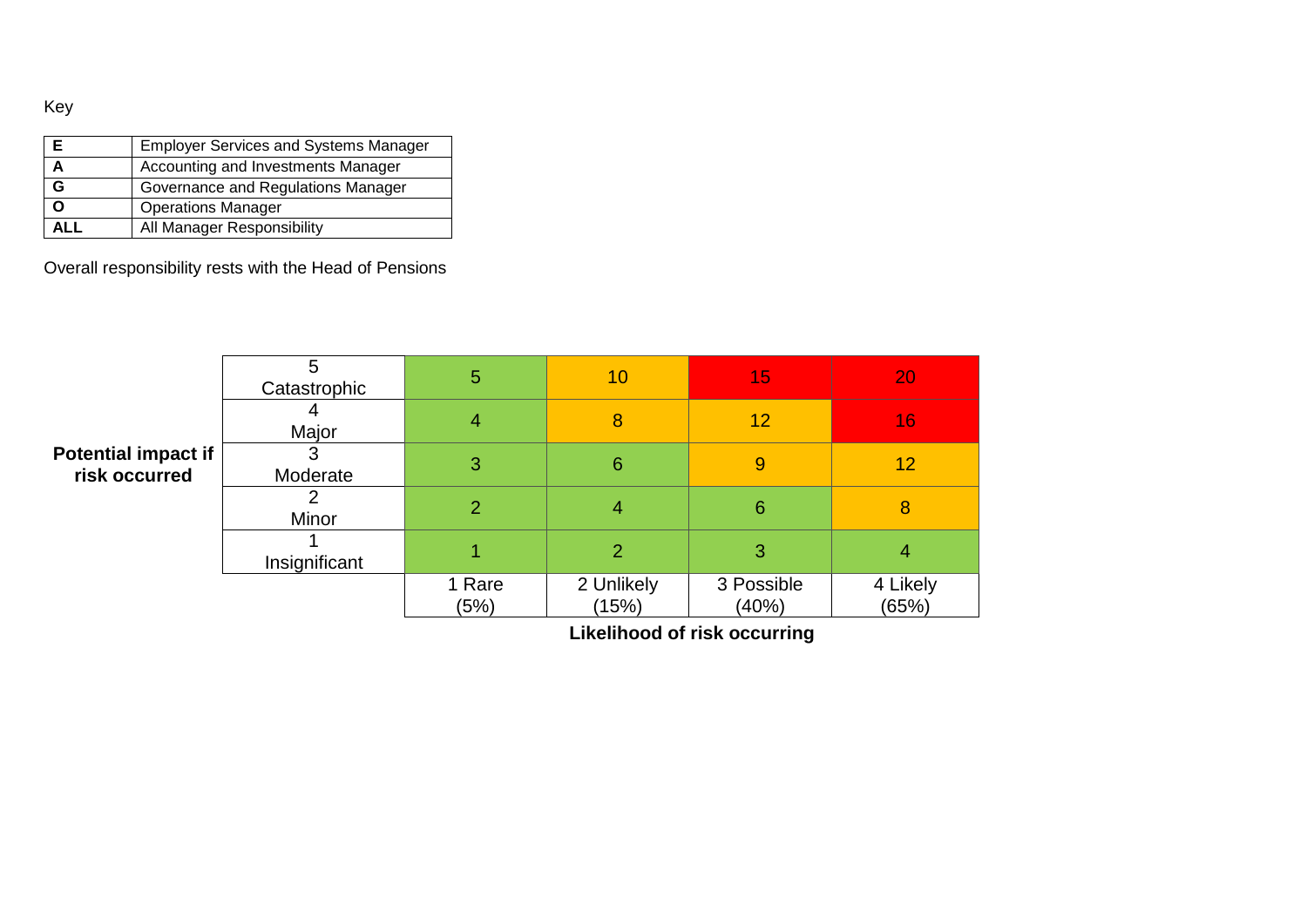| <b>Risk</b><br><b>No</b> | <b>Risk</b>                                              | <b>Gross</b><br><b>Impact</b> | <b>Gross</b><br>Likeli- | <b>Gross</b><br>Total | R<br>A       | <b>Controls</b>                                                                                                                                                                                                                                                                                                                                                                                                                                                                                                                                                                                                                                                                           | Residual<br>Impact | <b>Residual</b><br>Likeli- | <b>Residual</b><br>Total | $\mathsf{R}$<br>A |
|--------------------------|----------------------------------------------------------|-------------------------------|-------------------------|-----------------------|--------------|-------------------------------------------------------------------------------------------------------------------------------------------------------------------------------------------------------------------------------------------------------------------------------------------------------------------------------------------------------------------------------------------------------------------------------------------------------------------------------------------------------------------------------------------------------------------------------------------------------------------------------------------------------------------------------------------|--------------------|----------------------------|--------------------------|-------------------|
|                          |                                                          |                               | hood                    |                       | G            |                                                                                                                                                                                                                                                                                                                                                                                                                                                                                                                                                                                                                                                                                           |                    | hood                       |                          | G                 |
|                          | Employers unable to pay<br>increased contribution rates. | 4                             |                         | 16                    | R            | Provisional contribution rates are consulted on with each<br>scheme employer as part of the valuation process.<br>Review of employer covenant, looking at the terms of the<br>admission agreement and bond/guarantor arrangements.<br>Negotiate terms of deficit recovery whilst keeping<br>employer contribution rates as stable and affordable as<br>possible.                                                                                                                                                                                                                                                                                                                          |                    |                            | 12                       | A                 |
| 2.                       | Failure to respond to changes in<br>economic conditions. | 4                             |                         | 16                    | $\mathsf{R}$ | The Fund has established a quarterly Investment Sub<br>Committee dedicated to focus on Investment matters.<br>The Fund receives quarterly performance reports which<br>consider operational and strategic investment issues.<br>A formal review of the strategic asset allocation is<br>$\bullet$<br>undertaken on at least a triennial basis.<br>The Fund publishes an Investment Strategy Statement,<br>incorporating a Responsible Investment Policy, which is<br>regularly reviewed.<br>The Fund has currency hedging and equity protection<br>arrangements in place.<br>Coronavirus pandemic: Increased engagement with<br>investment managers and monitoring of asset<br>movements. |                    |                            | 12                       | A                 |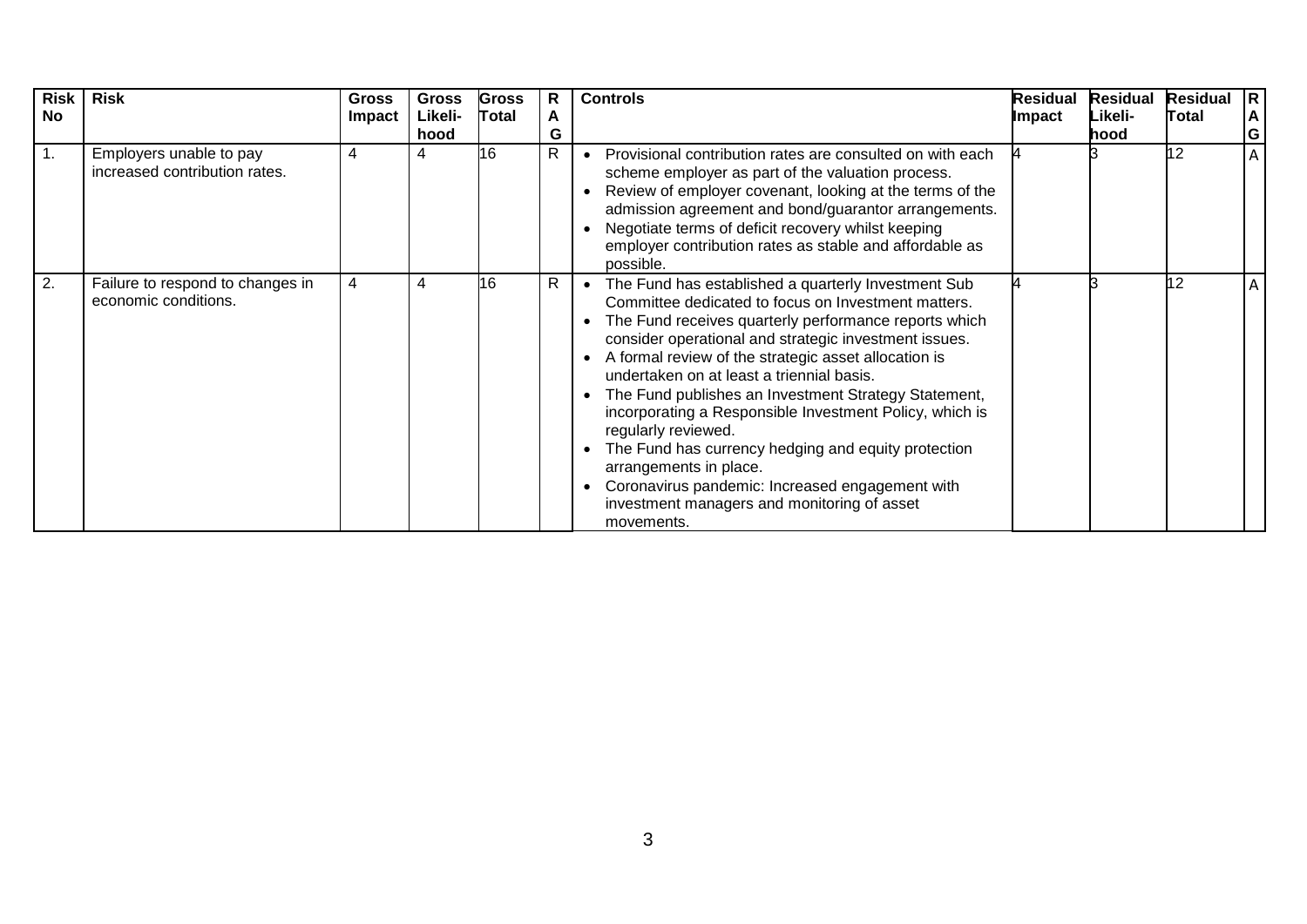| <b>Risk</b><br><b>No</b> | <b>Risk</b>                                                                                                                                   | Gross<br>Impact | <b>Gross</b><br>Likeli- | <b>Gross</b><br>Total | R<br>A       | $\bullet$ | <b>Controls</b>                                                                                                                                                                                                                                                                                                                                                                                                                                                                                                                                                                         | Residual<br>Impact | <b>Residual</b><br>Likeli- | <b>Residual</b><br>Total | $\overline{R}$<br>A |
|--------------------------|-----------------------------------------------------------------------------------------------------------------------------------------------|-----------------|-------------------------|-----------------------|--------------|-----------|-----------------------------------------------------------------------------------------------------------------------------------------------------------------------------------------------------------------------------------------------------------------------------------------------------------------------------------------------------------------------------------------------------------------------------------------------------------------------------------------------------------------------------------------------------------------------------------------|--------------------|----------------------------|--------------------------|---------------------|
|                          |                                                                                                                                               |                 | hood                    |                       | G            |           |                                                                                                                                                                                                                                                                                                                                                                                                                                                                                                                                                                                         |                    | hood                       |                          | $\mathbf G$         |
| 3.                       | As long-term investors, the Fund<br>believes climate risk has the<br>potential to significantly alter the<br>value of the Fund's investments. | 4               |                         | 16                    | $\mathsf{R}$ |           | Investment managers are required to take account of both $\beta$<br>financial and non-financial factors in their investment<br>decisions.<br>Managers are challenged on their engagement activities<br>in connection with environmental, social and governance<br>(ESG) issues including climate risk.<br>Managers are required to report regularly on their<br>compliance with our ESG policy.                                                                                                                                                                                         |                    |                            |                          | A                   |
|                          |                                                                                                                                               |                 |                         |                       |              |           | It is ensured that the ACCESS asset pool meets the<br>Fund's ESG requirements.                                                                                                                                                                                                                                                                                                                                                                                                                                                                                                          |                    |                            |                          |                     |
| 4.                       | Contributions to the Fund are not<br>received on the correct date<br>and/or for the correct amount.                                           | 4               | 3                       | 12                    | A            |           | Employer contributions are set as stable as possible and<br>the Fund works with employers closely to ensure<br>pragmatic solutions if an employer is unable to meet<br>monthly contributions.<br>A procedure is in place to identify non-payment and late<br>payment of contributions as defined in the Employee and<br><b>Employer Late Payment Policy.</b><br>The Policy includes a reporting process to report late<br>payments to Committee and the Pensions Regulator.<br>Internal Audit reviews take place on an annual basis and<br>external audit review the accounts annually. |                    |                            |                          | A                   |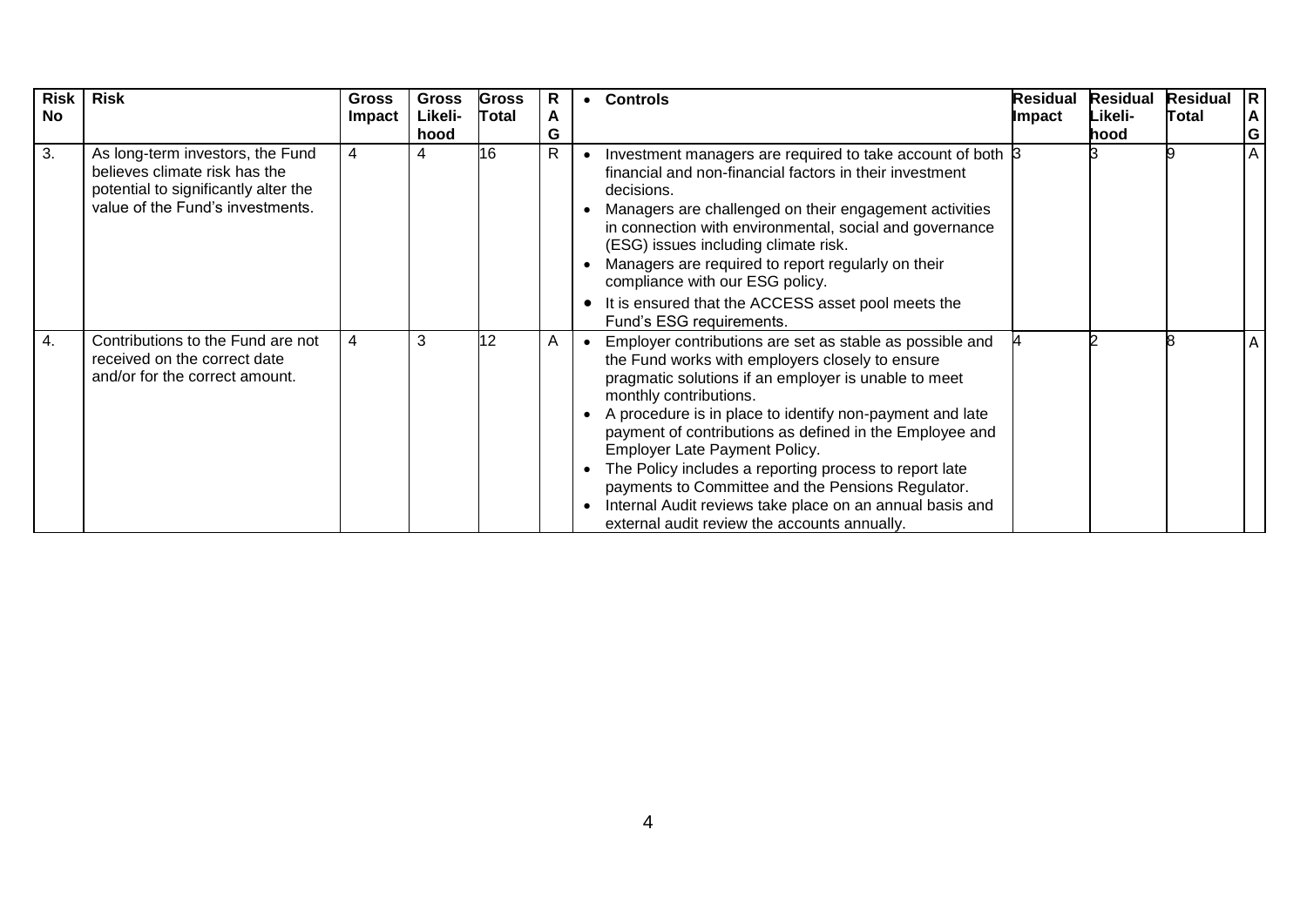| Risk<br><b>No</b> | <b>Risk</b>                                                            | <b>Gross</b><br><b>Impact</b> | <b>Gross</b><br>Likeli- | <b>Gross</b><br><b>Total</b> | R<br>A | <b>Controls</b>                                                                                                                                                                                                                                                                                                                                                                                                                                                                                                                                               | Residual<br><b>Impact</b> | <b>Residual</b><br>Likeli- | <b>Residual</b><br>Total | R.<br>A |
|-------------------|------------------------------------------------------------------------|-------------------------------|-------------------------|------------------------------|--------|---------------------------------------------------------------------------------------------------------------------------------------------------------------------------------------------------------------------------------------------------------------------------------------------------------------------------------------------------------------------------------------------------------------------------------------------------------------------------------------------------------------------------------------------------------------|---------------------------|----------------------------|--------------------------|---------|
|                   |                                                                        |                               | hood                    |                              | G      |                                                                                                                                                                                                                                                                                                                                                                                                                                                                                                                                                               |                           | hood                       |                          | G       |
| 5.                | Fund assets are not sufficient to<br>meet obligations and liabilities. | 4                             | 3                       | 12                           | A      | The Funding Strategy Statement is reviewed every 3<br>years or more often as required.<br>The Fund Actuary considers asset valuations and the<br>Fund Investment Strategy in setting employer<br>contributions rates.<br>The year-end financial statements record the Fund's<br>asset position and are subject to review by external audit.<br>The Fund has currency hedging and equity protection<br>arrangements in place.                                                                                                                                  |                           |                            |                          | A       |
| 6.                | Information may not be provided<br>to stakeholders as required.        | 3                             | 3                       |                              | A      | Officers keep up to date with disclosure regulations and<br>distribute knowledge to teams accordingly using<br>resources such as relevant websites, seminars,<br>professional bodies and working groups.<br>Letters are generated through task management for<br>consistency and are checked before being sent out.<br>Communications Officer now in place.<br>$\bullet$<br>Membership of the LGA Communications Working Group.<br>Membership of the Regional Joint Communications<br>Group.<br>Communication and Digital Communication Strategy in<br>place. |                           |                            |                          | G       |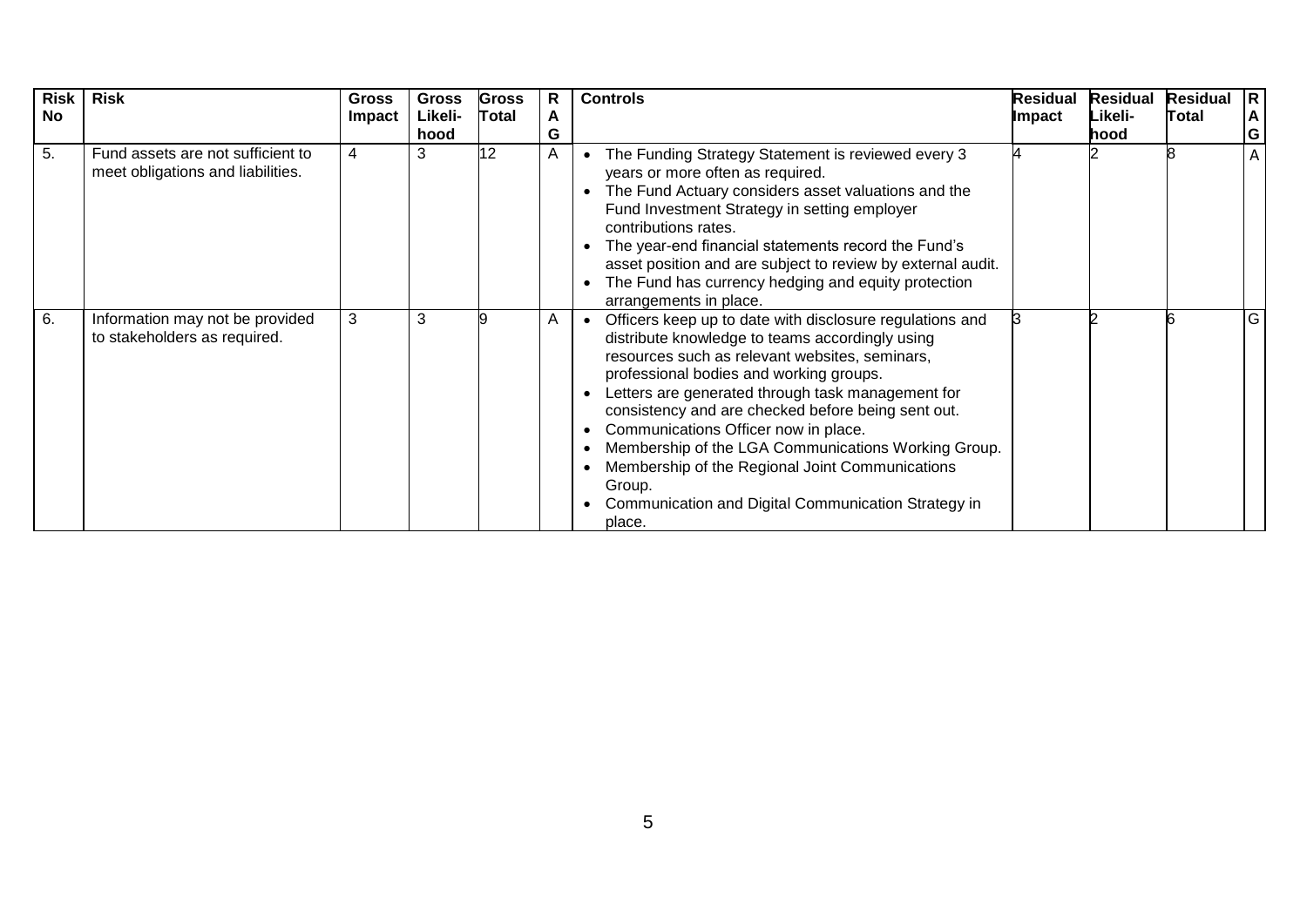| <b>Risk</b><br><b>No</b> | <b>Risk</b>                                                                                      | <b>Gross</b><br><b>Impact</b> | <b>Gross</b><br>Likeli-<br>hood | <b>Gross</b><br><b>Total</b> | R<br>A<br>G | $\bullet$ | <b>Controls</b>                                                                                                                                                                                                                                                                                                                                                                                                                                                                                                                                                                                                                                                                            | Residual<br>Impact | <b>Residual</b><br>Likeli-<br>hood | <b>Residual</b><br>Total | R<br>A<br> G |
|--------------------------|--------------------------------------------------------------------------------------------------|-------------------------------|---------------------------------|------------------------------|-------------|-----------|--------------------------------------------------------------------------------------------------------------------------------------------------------------------------------------------------------------------------------------------------------------------------------------------------------------------------------------------------------------------------------------------------------------------------------------------------------------------------------------------------------------------------------------------------------------------------------------------------------------------------------------------------------------------------------------------|--------------------|------------------------------------|--------------------------|--------------|
| 7.                       | The Investment Strategy's risk<br>reward profile does not match the<br>requirements of the Fund. | 3                             | 3                               |                              | A           |           | Investment Strategy in place which is in accordance with<br>LGPS investment regulations.<br>A formal review of the strategic asset allocation is<br>undertaken on a triennial basis.<br>The Fund appoints professional investment advisers to<br>support the Pension Committee's investment decisions.<br>At each triennial valuation the Fund Actuary considers<br>and makes a statement on the links and consistency<br>between the Fund's Funding Strategy and Investment<br>Strategy.<br>Members are encouraged to participate in Skills &<br>Knowledge training with respect to investments and<br>attend relevant industry conferences. Detailed training<br>records are maintained. |                    |                                    |                          | G            |
| 8.                       | Those charged with governance<br>are unable to fulfil their<br>responsibilities effectively.     | 3                             | 3                               |                              | A           |           | Training Strategy in place to facilitate the continual<br>development of both Committee and Board members.<br>New members are provided with relevant documentation<br>to assist them in their roles.<br>The Fund subscribes to relevant professional bodies such<br>as the Local Authority Pension Funds Forum (LAPFF)<br>and the Pension and Lifetime Savings Association<br>(PLSA).                                                                                                                                                                                                                                                                                                      |                    |                                    |                          | G.           |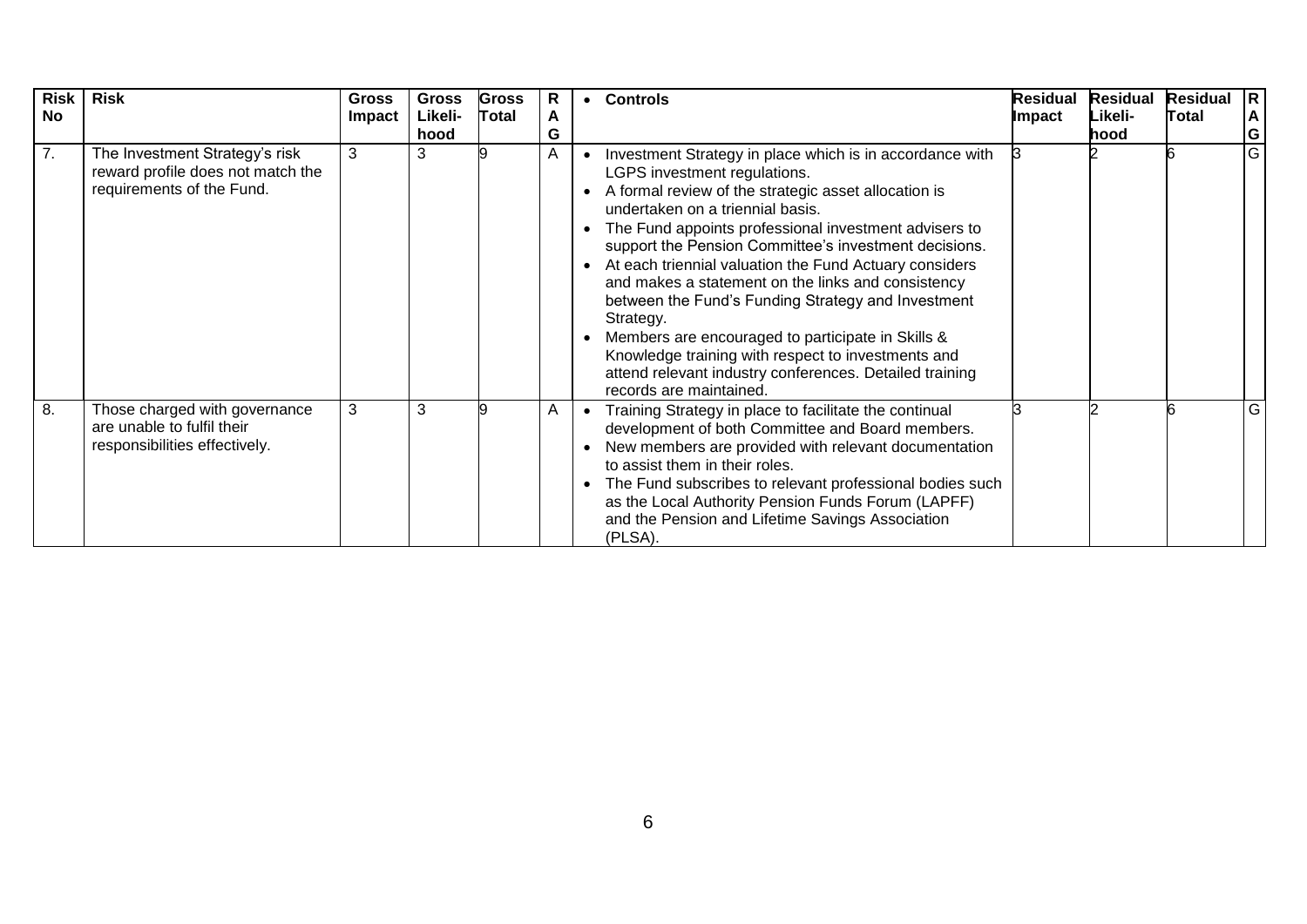| Risk<br>No | <b>Risk</b>                                           | <b>Gross</b><br><b>Impact</b> | <b>Gross</b><br>Likeli-<br>hood | <b>Gross</b><br>Total | R<br>A<br>G    | $\bullet$ | <b>Controls</b>                                                                                                                                                                                                                                                                                                                                                                                                                                      | <b>Residual</b><br>Impact | <b>Residual</b><br>Likeli-<br>hood | <b>Residual</b><br>Total | IR.<br>$\mathbf{A}$<br>G |
|------------|-------------------------------------------------------|-------------------------------|---------------------------------|-----------------------|----------------|-----------|------------------------------------------------------------------------------------------------------------------------------------------------------------------------------------------------------------------------------------------------------------------------------------------------------------------------------------------------------------------------------------------------------------------------------------------------------|---------------------------|------------------------------------|--------------------------|--------------------------|
| 9.         | Risk of fraud and error.                              | 3                             | 3                               | 12                    | $\overline{A}$ |           | Anti- Fraud and Corruption policy in place.<br>Fund participates in the National Fraud Initiative and<br>undertakes overseas pensioner existence checks.<br>Robust processes in place including segregation of duties<br>and authorisation protocols.<br>Working to achieve full compliance with the Pensions<br>Regulator pledge to combat pension scams.<br>Aspects of the control environment are tested by Internal<br>Audit and External Audit. |                           |                                    |                          | G                        |
| 10.        | Failure to understand and monitor<br>risk compliance. | 3                             | 2                               |                       | G              |           | Business Continuity plan in place and is reviewed at least<br>annually.<br>Active risk register in place, the Committee and Board are<br>updated if there are any risk movements between<br>scheduled reporting timescales.<br>The Local Pension Board have oversight of risk<br>monitoring to assist the Pensions Committee on decision<br>making.                                                                                                  |                           |                                    |                          | G                        |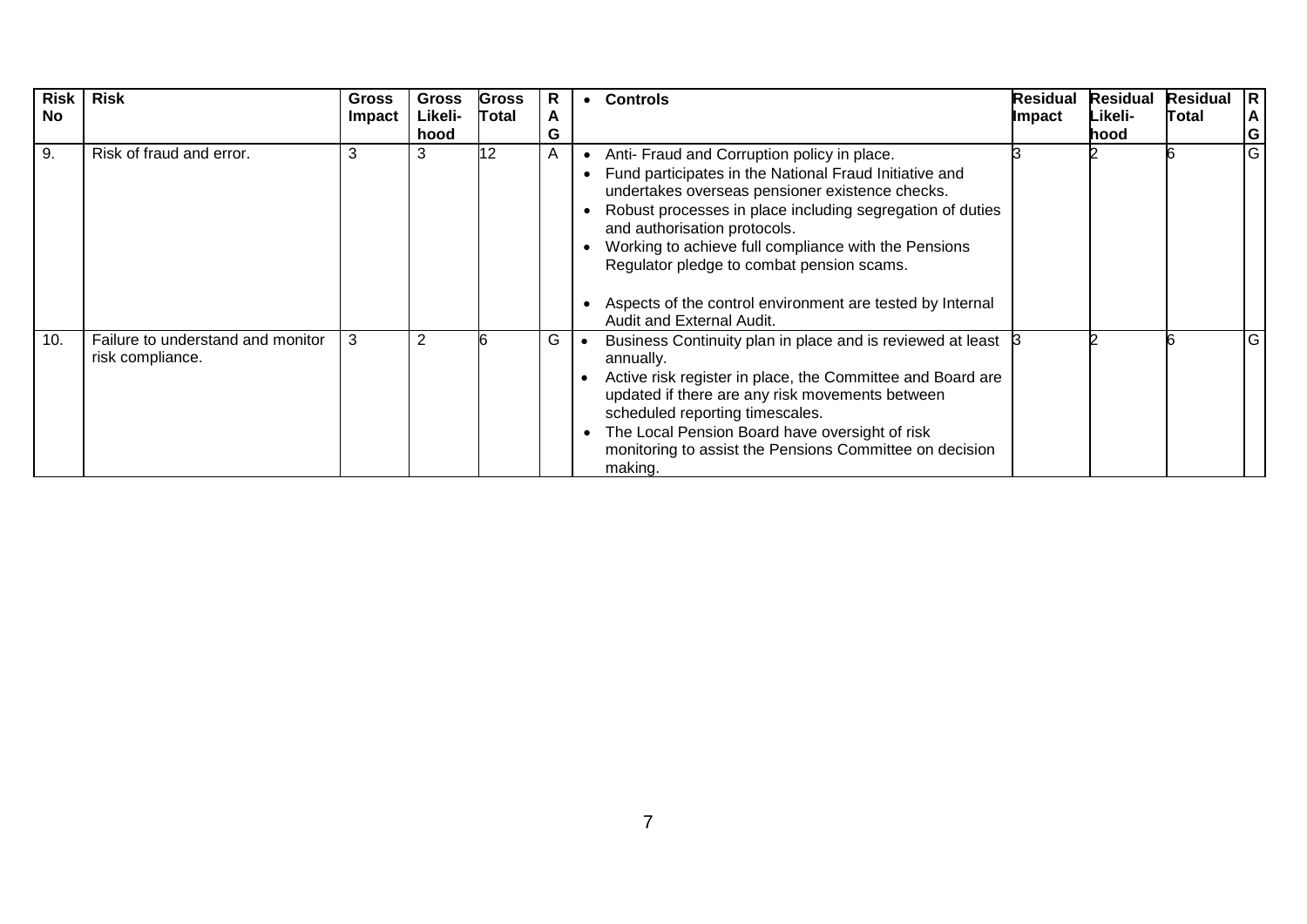| <b>Risk</b><br><b>No</b> | <b>Risk</b>                                                                                                                           | <b>Gross</b><br>Impact | <b>Gross</b><br>Likeli-<br>hood | <b>Gross</b><br><b>Total</b> | R<br>A<br>G | <b>Controls</b>                                                                                                                                                                                                                                                                                                                                                                                                                                                                                                                                                                                                                                                                                         | <b>Residual</b><br><b>Impact</b> | <b>Residual</b><br>Likeli-<br>hood | <b>Residual</b><br>Total | R.<br>$\mathsf{A}$<br>G |
|--------------------------|---------------------------------------------------------------------------------------------------------------------------------------|------------------------|---------------------------------|------------------------------|-------------|---------------------------------------------------------------------------------------------------------------------------------------------------------------------------------------------------------------------------------------------------------------------------------------------------------------------------------------------------------------------------------------------------------------------------------------------------------------------------------------------------------------------------------------------------------------------------------------------------------------------------------------------------------------------------------------------------------|----------------------------------|------------------------------------|--------------------------|-------------------------|
| 11.                      | Lack of understanding of employer<br>responsibilities which could result<br>in statutory and non-statutory<br>deadlines being missed. | 3                      | 4                               | 12                           | Α           | Employers are made aware of their responsibilities upon<br>admission via the Pension Service website and direct<br>employer communication.<br>Training is provided to employers by a dedicated<br>Employer's Team as required.<br>The importance of a statutory deadlines is stressed to<br>employers through regular communications and events<br>such as the Employer Forum.<br>Support is also available through the website, dedicated<br>employers help line and templates issued where<br>applicable.<br>An Administration Strategy is in place setting out<br>employer performance targets.<br>In the process of agreeing escalation pathways with the<br>Fund's major providers of member data. |                                  |                                    |                          | $\overline{G}$          |
| 12.                      | Custody arrangements may not be<br>sufficient to safeguard Pension<br>Fund assets.                                                    | 4                      | $\overline{2}$                  |                              | A           | The Custodian is selected from experienced providers on<br>$\bullet$<br>the LGPS National Framework who have met the quality<br>criteria for the framework.<br>Complete and authorised agreements are in place with<br>external custodian.<br>External custodian's compliance with International<br>Standard on Assurance Engagements (ISAE) No. 3402,<br>Assurance Reports on Controls at a Service Organisation.<br>Officers of the Fund engage in quarterly monitoring of<br>custodian performance.                                                                                                                                                                                                  |                                  |                                    |                          | G                       |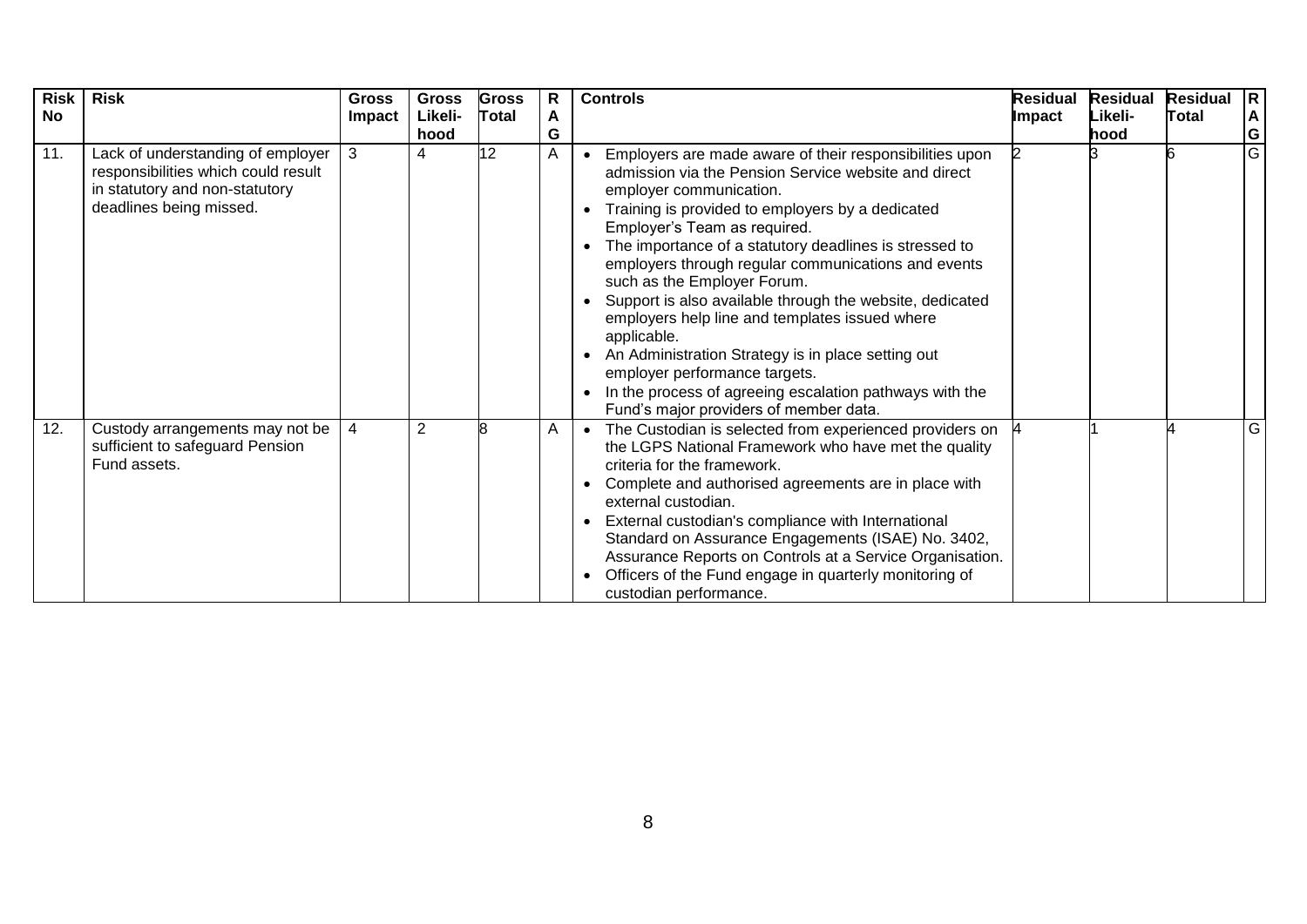| <b>Risk</b><br><b>No</b> | <b>Risk</b>                                                                                                   | <b>Gross</b><br>Impact | <b>Gross</b><br>Likeli-<br>hood | <b>Gross</b><br><b>Total</b> | $\mathsf{R}$<br>A<br>G | $\bullet$                           | <b>Controls</b>                                                                                                                                                                                                                                                                                                                                                                                                                                                                                                                                                                                                                                                                                                                                                                                                                                                                                                                                                                                                                                                                                                                                                                                                    | <b>Residual</b><br>Impact | <b>Residual</b><br>Likeli-<br>hood | <b>Residual</b><br>Total | R<br>İΑ<br>$rac{G}{G}$ |
|--------------------------|---------------------------------------------------------------------------------------------------------------|------------------------|---------------------------------|------------------------------|------------------------|-------------------------------------|--------------------------------------------------------------------------------------------------------------------------------------------------------------------------------------------------------------------------------------------------------------------------------------------------------------------------------------------------------------------------------------------------------------------------------------------------------------------------------------------------------------------------------------------------------------------------------------------------------------------------------------------------------------------------------------------------------------------------------------------------------------------------------------------------------------------------------------------------------------------------------------------------------------------------------------------------------------------------------------------------------------------------------------------------------------------------------------------------------------------------------------------------------------------------------------------------------------------|---------------------------|------------------------------------|--------------------------|------------------------|
| 13.                      | Pension Fund systems and data<br>may not be secure and<br>appropriately maintained -<br>including cyber risk. | 4                      | $\overline{2}$                  |                              | A                      | $\bullet$<br>$\bullet$<br>$\bullet$ | System user controls are in place including regular<br>password changes.<br>Access rights are controlled and data is backed up.<br>Audit trails are in place.<br>Pension system is protected against viruses and other<br>system threats.<br>The pensions administration system is updated to<br>ensure LGPS requirements are met by adhering to<br>legislation, meeting disclosure regulations and following<br>statutory guidance.<br>Hosted pensions server and backup server are at<br>separate sites.<br>Disaster recovery plans are in place for both the<br>administration system software supplier and the<br>authority.<br>Compulsory annual online training for Officers on Cyber<br>resilience and Data Protection.<br>Continually keeping up to date with evolving<br>developments to ensure robust cyber resilience in<br>conjunction with specialist advice, including the<br>resilience with using laptops and non-corporate Wi-Fi<br>networks.<br>Data asset mapping is being undertaken (and will be<br>continually reviewed) to understand risks during data<br>transfer and whilst data is held by third parties.<br>Development of a Cyber Strategy and action plan to<br>increase resilience. |                           |                                    |                          |                        |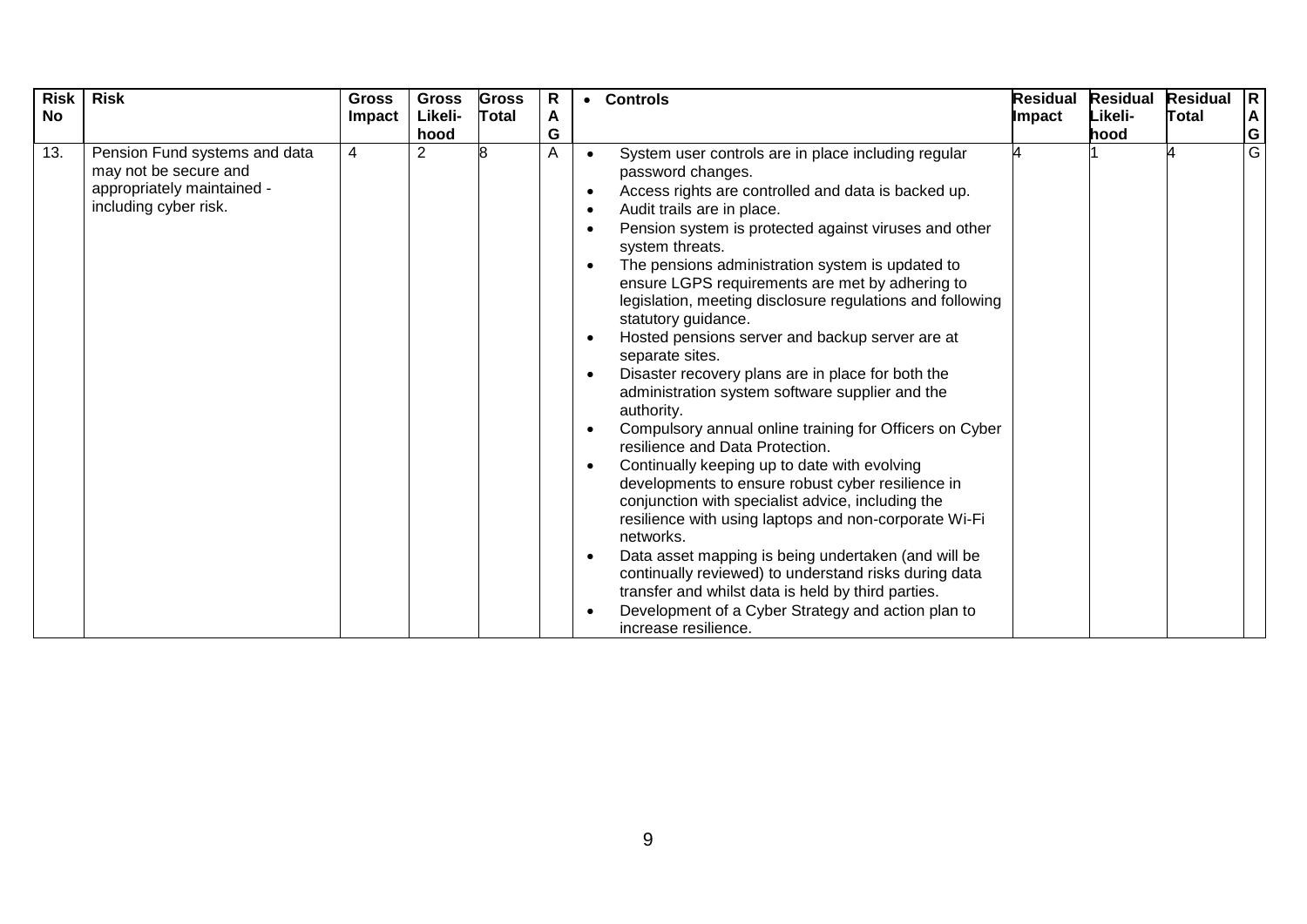| Risk<br><b>No</b> | <b>Risk</b>                                                                   | <b>Gross</b><br>Impact | <b>Gross</b><br>Likeli-<br>hood | <b>Gross</b><br><b>Total</b> | R<br>A<br>G | $\bullet$ | <b>Controls</b>                                                                                                                                                                                                                                                                                                                                                                                                                                                                                                                                                                                                                                                                                                                                                                                                                                      | <b>Residual</b><br>Impact | <b>Residual</b><br>Likeli-<br>hood | <b>Residual</b><br>Total | IR.<br>A<br>G |
|-------------------|-------------------------------------------------------------------------------|------------------------|---------------------------------|------------------------------|-------------|-----------|------------------------------------------------------------------------------------------------------------------------------------------------------------------------------------------------------------------------------------------------------------------------------------------------------------------------------------------------------------------------------------------------------------------------------------------------------------------------------------------------------------------------------------------------------------------------------------------------------------------------------------------------------------------------------------------------------------------------------------------------------------------------------------------------------------------------------------------------------|---------------------------|------------------------------------|--------------------------|---------------|
| 14.               | Failure to administer the scheme<br>in line with regulations and<br>guidance. | 5                      | 2                               | 10                           | A           |           | Policies and strategies are in place and are accessible on<br>the Fund website.<br>Policies and strategies are subject to review at<br>appropriate intervals and subject to stakeholder<br>consultation where necessary.<br>A Training Strategy is in place for those charged with<br>governance.<br>Officers attend regional Pension Officer working groups<br>and consult with professional advisors where appropriate.<br>Employers are aware of their responsibilities within the<br>Fund and what information is required, in what format and<br>by when.<br>The Fund subscribes to relevant professional bodies such<br>as the Local Authority Pension Funds Forum (LAPFF)<br>and the Pension and Lifetime Savings Association<br>(PLSA).<br>Working to achieve full compliance with the Pensions<br>Regulator pledge to combat pension scams. |                           |                                    |                          | G             |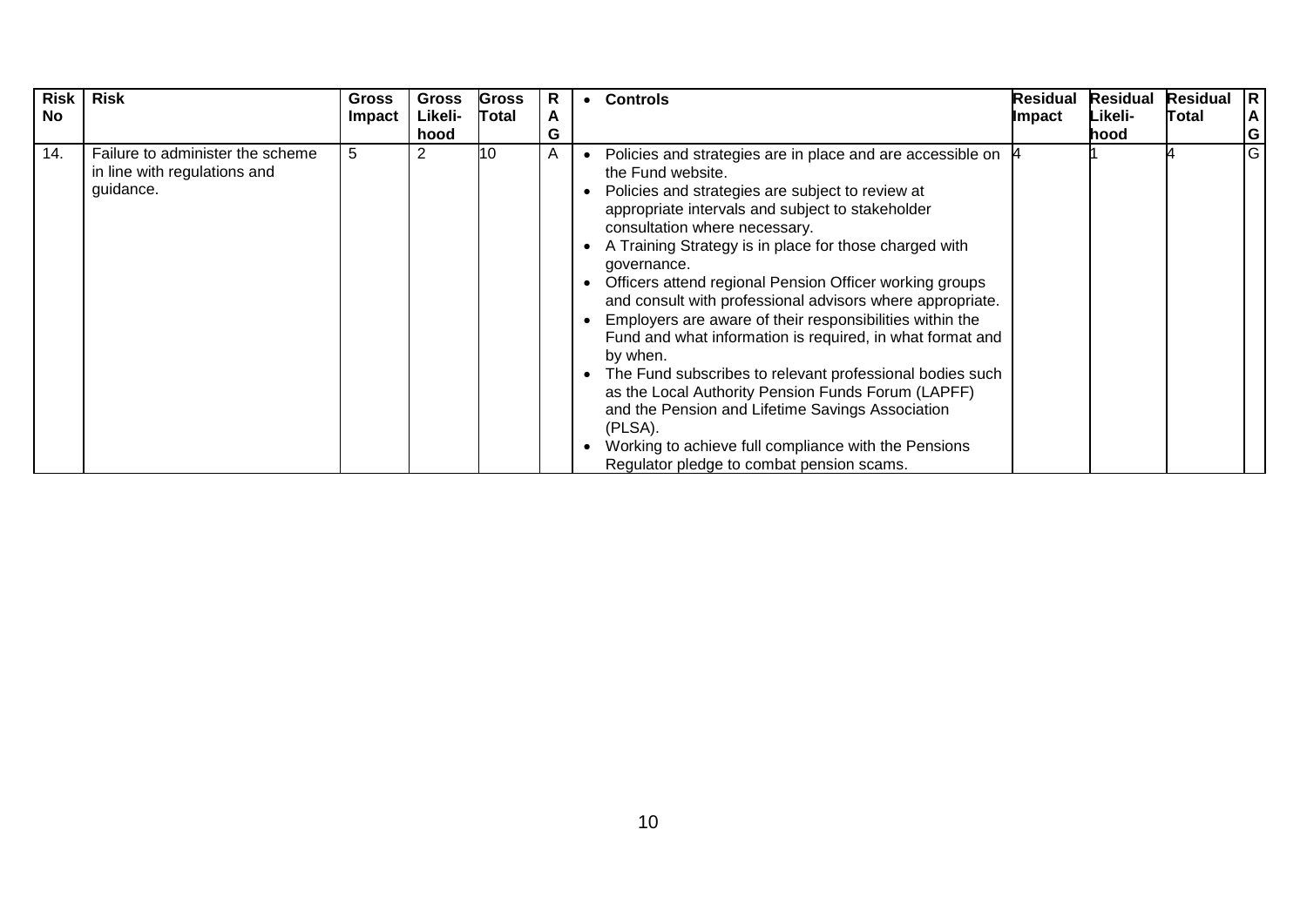| <b>Risk</b><br><b>No</b> | <b>Risk</b>                                                                                                                 | <b>Gross</b><br>Impact | <b>Gross</b><br>Likeli-<br>hood | <b>Gross</b><br>Total | R<br>A<br>G | <b>Controls</b>                                                                                                                                                                                                                                                                                                                                                                                                                                                                | <b>Residual</b><br>Impact | <b>Residual</b><br>Likeli-<br>hood | <b>Residual</b><br>Total | $ {\bf R} $<br>A<br>G |
|--------------------------|-----------------------------------------------------------------------------------------------------------------------------|------------------------|---------------------------------|-----------------------|-------------|--------------------------------------------------------------------------------------------------------------------------------------------------------------------------------------------------------------------------------------------------------------------------------------------------------------------------------------------------------------------------------------------------------------------------------------------------------------------------------|---------------------------|------------------------------------|--------------------------|-----------------------|
| 15.                      | Failure to recognise and manage<br>conflicts of interest.                                                                   | 4                      |                                 |                       | A           | Declaration of interests are made at the beginning of all<br>statutory meetings where not held on the Councillor<br>declaration register.<br>Conflicts of Interest Policy in place for the Local Pension<br>Board.<br>Committee and Board members are encouraged to<br>undertake the Pension Regulator's Toolkit which includes<br>a conflicts of interest module.                                                                                                             |                           |                                    |                          | $\overline{G}$        |
| 16.                      | Failure to provide relevant<br>information to the Pension<br>Committee/Pension Board to<br>enable informed decision making. | 3                      | $\overline{2}$                  |                       | G           | Committee and Board papers are provided for each<br>scheduled meeting, providing relevant information to<br>inform decision making.<br>Papers are subject to appropriate approvals including that<br>of the Monitoring Officer and Section 151 Officer (for<br>Pensions Committee papers) and Head of Pensions.<br>Yearly effectiveness reviews for Committee and Board<br>members are carried out to identify if any changes need<br>to be made to the information delivered. |                           |                                    |                          | IG.                   |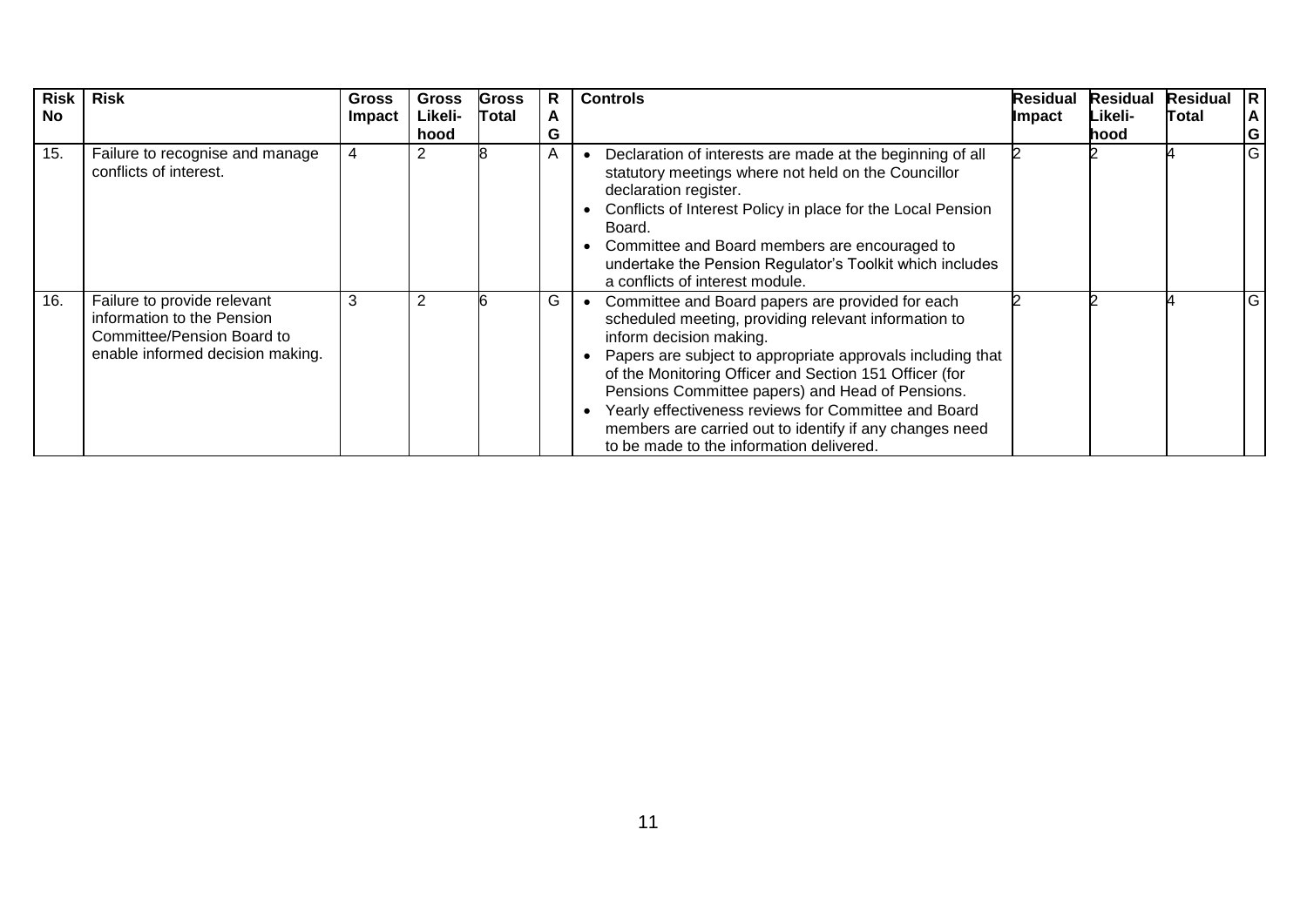| <b>Risk</b><br><b>No</b> | <b>Risk</b>                                                                                   | <b>Gross</b><br>Impact | <b>Gross</b><br>Likeli-<br>hood | <b>Gross</b><br>Total | R<br>A<br>G | <b>Controls</b>                                                                                                                                                                                                                                                                                                                                                                                                                                                                                                                                                                                                                                            | <b>Residual</b><br>Impact | <b>Residual</b><br>Likeli-<br>hood | <b>Residual</b><br>Total | R<br>A<br>G    |
|--------------------------|-----------------------------------------------------------------------------------------------|------------------------|---------------------------------|-----------------------|-------------|------------------------------------------------------------------------------------------------------------------------------------------------------------------------------------------------------------------------------------------------------------------------------------------------------------------------------------------------------------------------------------------------------------------------------------------------------------------------------------------------------------------------------------------------------------------------------------------------------------------------------------------------------------|---------------------------|------------------------------------|--------------------------|----------------|
| 17.                      | Pension Fund Investments may<br>not be accurately valued.                                     | 3                      | 2                               |                       | G           | The Fund employs a custodian to independently review<br>the fund asset values applied by Fund Managers and<br>these valuations are applied in the year-end financial<br>statements.<br>The year-end financial statements record the Funds asset<br>position and is subject to robust review by external audit.<br>Officers work closely with the Fund's Custodian to ensure<br>accuracy of asset valuations.                                                                                                                                                                                                                                               |                           |                                    |                          | $\overline{G}$ |
| 18.                      | Actual experience materially<br>differs from actuarial assumptions<br>used at each valuation. | 3                      | 3                               |                       | Α           | Assumptions and actual experience are analysed through 2<br>triennial valuations to ensure assumptions remain<br>appropriate.<br>Officers in partnership with Fund advisers report asset<br>allocation performance quarterly to the Investment Sub<br>Committee.<br>Investment performance is reported monthly to the Fund<br>Actuary.<br>A specialist longevity service is employed to provide<br>accurate Fund specific longevity analysis.<br>Probability based/stochastic modelling techniques are<br>used by the Fund Actuary to reduce the reliance on<br>deterministic assumptions, ensuring numerous possible<br>financial scenarios are modelled. |                           |                                    |                          | G              |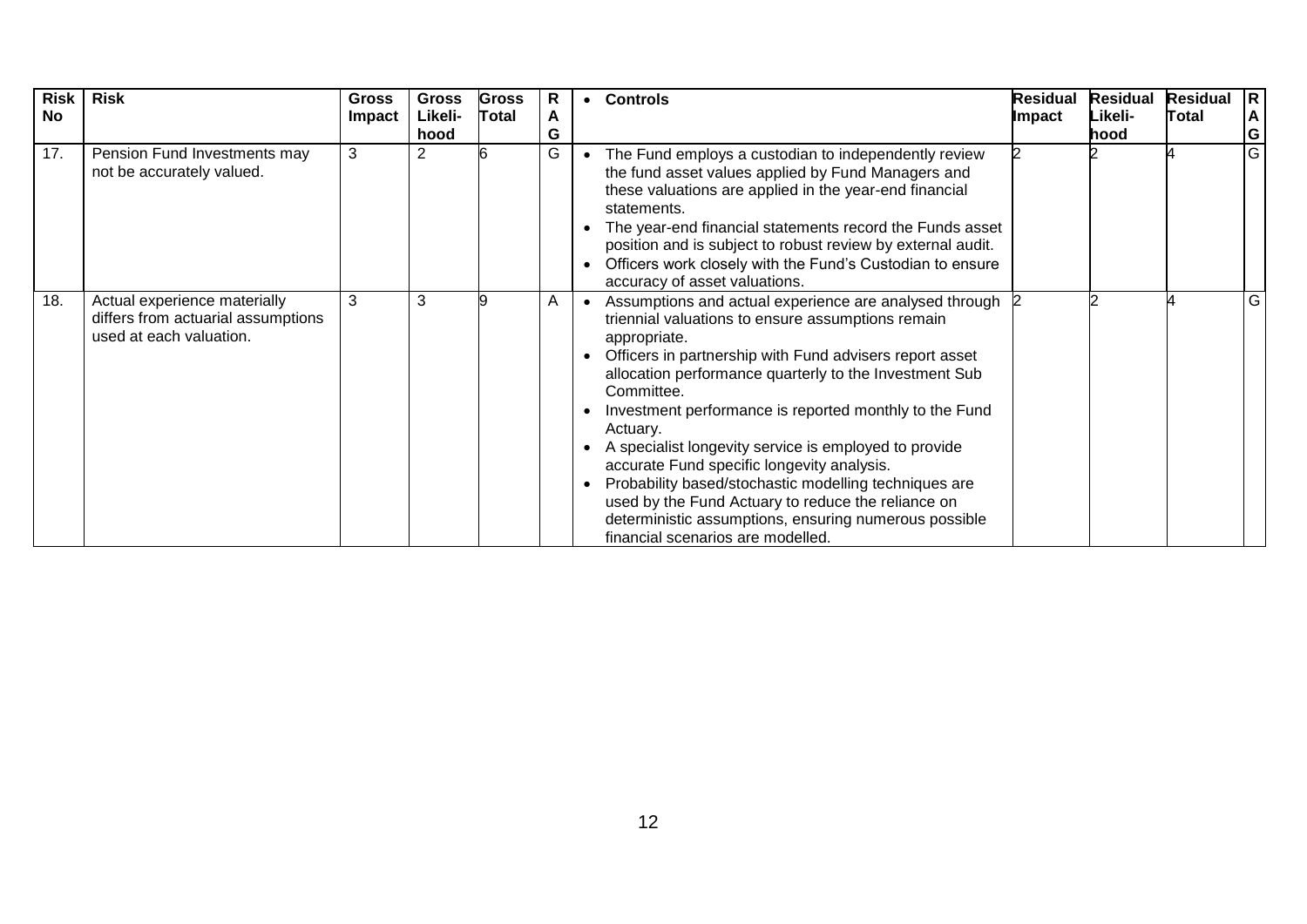| <b>Risk</b><br><b>No</b> | <b>Risk</b>                                                                                                                                                                                  | <b>Gross</b><br><b>Impact</b> | <b>Gross</b><br>Likeli-<br>hood | <b>Gross</b><br>Total | R<br>A<br>G | <b>Controls</b>                                                                                                                                                                                                                                                                                                                                                                                                                                                                                                                                                                                                                                                                | <b>Residual</b><br>Impact | <b>Residual</b><br>Likeli-<br>hood | <b>Residual</b><br>Total | R.<br>A<br>G |
|--------------------------|----------------------------------------------------------------------------------------------------------------------------------------------------------------------------------------------|-------------------------------|---------------------------------|-----------------------|-------------|--------------------------------------------------------------------------------------------------------------------------------------------------------------------------------------------------------------------------------------------------------------------------------------------------------------------------------------------------------------------------------------------------------------------------------------------------------------------------------------------------------------------------------------------------------------------------------------------------------------------------------------------------------------------------------|---------------------------|------------------------------------|--------------------------|--------------|
| 19.                      | Failure to act appropriately upon<br>expert advice and/or risk of poor<br>advice.                                                                                                            | 4                             | $\overline{2}$                  |                       | A           | Pension Committee decisions and oversight by the Local<br>Pension Board.<br>Investment consultants and independent advisors<br>appointed via a robust appointment process.<br>Members are encouraged to participate in Skills &<br>Knowledge training and attend relevant industry<br>conferences. Detailed training records are maintained.<br>Working to achieve full compliance with the Pensions<br>Regulator pledge to combat pension scams.<br>Continually keeping up to date with evolving<br>developments to ensure robust cyber resilience in<br>conjunction with specialist advice, including the resilience<br>with using laptops and non-corporate Wi-Fi networks. |                           |                                    |                          | G            |
| 20.                      | Failure to assess and monitor the<br>financial strength of an employer<br>covenant to ensure employer<br>liabilities are met in conjunction<br>with the Fund Actuary/specialist<br>advisors. | 3                             | 3                               |                       | A           | Assessment of the strength of individual employer<br>covenants in conjunction with the actuary and what<br>bond/guarantor arrangements are in place.<br>Close liaison with employers in managing exit strategy in<br>line with the Admitted bodies, Scheme employers and<br>Transfer Policy.<br>Ensure individual employers are monitored closely to pre-<br>empt when they are likely to cease and put in<br>arrangements to fund cessation on an appropriate basis.                                                                                                                                                                                                          |                           |                                    |                          | G            |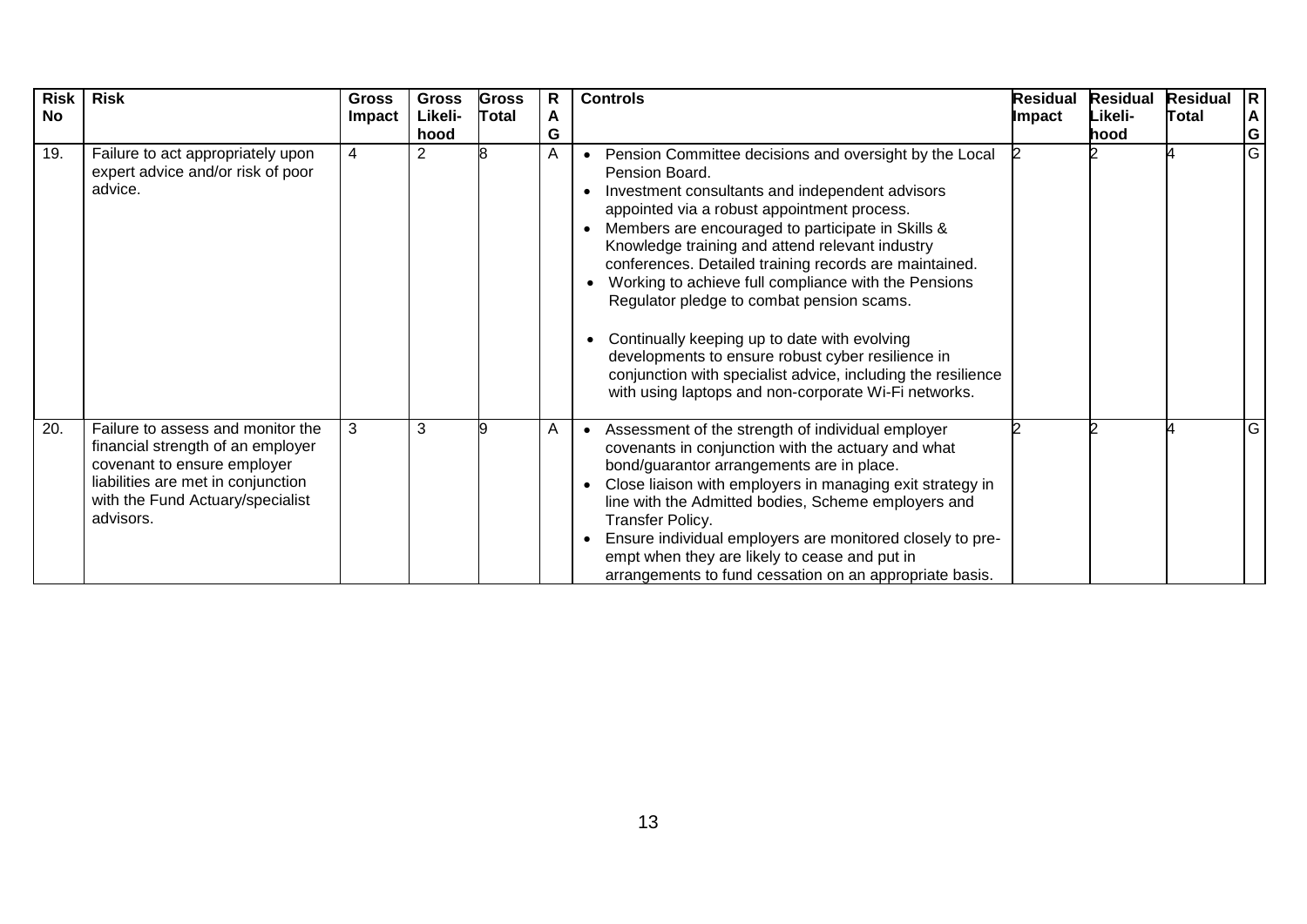| <b>Risk</b><br><b>No</b> | <b>Risk</b>                                                                                     | <b>Gross</b><br>Impact | <b>Gross</b><br>Likeli-<br>hood | <b>Gross</b><br><b>Total</b> | R<br>A<br>G | <b>Controls</b>                                                                                                                                                                                                                                                                                                                                                                                         | <b>Residual</b><br>Impact | <b>Residual</b><br>Likeli-<br>hood | <b>Residual</b><br>Total | IR.<br>A<br>G |
|--------------------------|-------------------------------------------------------------------------------------------------|------------------------|---------------------------------|------------------------------|-------------|---------------------------------------------------------------------------------------------------------------------------------------------------------------------------------------------------------------------------------------------------------------------------------------------------------------------------------------------------------------------------------------------------------|---------------------------|------------------------------------|--------------------------|---------------|
| 21.                      | Unable to deliver pension services<br>due to an inadequate business<br>continuity plan.         | 3                      |                                 |                              | G           | Business Continuity plan in place and is reviewed at least<br>annually.<br>Business continuity arrangements includes the ability for<br>staff to work remotely to meet the demands of the service.<br>Multi skilling across the service for flexibility and<br>resilience.                                                                                                                              |                           |                                    |                          | G             |
| 22.                      | Unable to deliver pension services<br>due to inadequate recruitment and<br>retention processes. | -3                     | 2                               |                              | G           | Establishment reporting undertaken monthly to identify<br>any recruitment/retention issues.<br>Recruitment undertaken utilising all available avenues<br>including agency staff.<br>Staff leaving interviewed to understand reason for<br>cessation.<br>Regular performance reporting across all business<br>processes serves as early warning system.<br>Consultancy contracts in place as a backstop. |                           |                                    |                          | lG.           |

| Risk<br><b>No</b> | Risk                                                                                                                                                    | <b>Gross</b><br>Impact | <b>Gross</b><br>Likeli-<br>hood | Gross<br>Total | R<br>A<br>G | <b>Controls</b>                                                                                                                                                                                                                                                                                                                                                                                                                                                                                                                                                                                                                                                                              | <b>Residual</b><br><b>Impact</b> | Residual<br>Likeli-<br>lhood. | Residual R<br><b>Total</b> | ΙA.<br> G |
|-------------------|---------------------------------------------------------------------------------------------------------------------------------------------------------|------------------------|---------------------------------|----------------|-------------|----------------------------------------------------------------------------------------------------------------------------------------------------------------------------------------------------------------------------------------------------------------------------------------------------------------------------------------------------------------------------------------------------------------------------------------------------------------------------------------------------------------------------------------------------------------------------------------------------------------------------------------------------------------------------------------------|----------------------------------|-------------------------------|----------------------------|-----------|
| 23.               | Investment decisions and portfolio<br>management may not achieve the<br>return required or be performed in<br>accordance with instructions<br>provided. | 3                      | 2                               |                | G           | The Fund is compliant with Investment regulations and<br>best practice guidance.<br>The Fund appoints professional investment advisers to<br>$\bullet$<br>support the Pension Committees investment decisions.<br>The Funds asset allocation is considered by the Actuary<br>when undertaking the triennial valuation.<br>Investment performance is closely monitored, in particular<br>the Investment Sub Committee receives quarterly<br>performance reports provided by recognised industry<br>professionals highlighting key issues.<br>The Fund has an appropriate Investment Strategy<br>Statement in place which also addresses Environmental,<br>Social and Governance (ESG) issues. |                                  |                               |                            | IG        |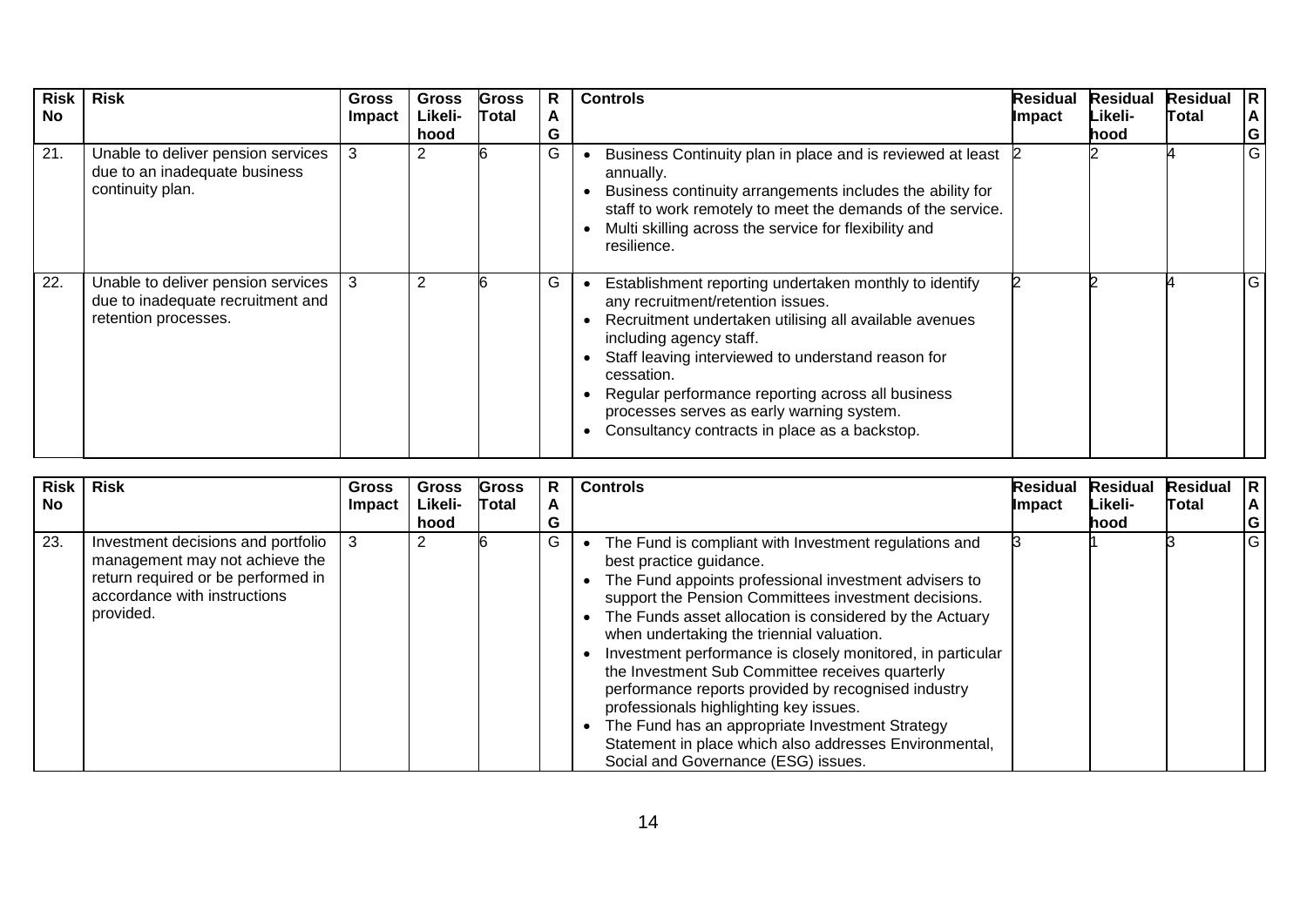| <b>Risk</b><br><b>No</b> | <b>Risk</b>                                                                                                                                                                      | <b>Gross</b><br><b>Impact</b> | <b>Gross</b><br>Likeli-<br>hood | <b>Gross</b><br>Total | $\mathsf{R}$<br>A<br>G |                                                  | • Controls                                                                                                                                                                                                                                                                                                                                                                                                                                                                                                                                                                                                                                                                              | <b>Residual</b><br>Impact | <b>Residual</b><br>Likeli-<br>hood | <b>Residual</b><br>Total | R.<br>$\boldsymbol{A}$<br>G |
|--------------------------|----------------------------------------------------------------------------------------------------------------------------------------------------------------------------------|-------------------------------|---------------------------------|-----------------------|------------------------|--------------------------------------------------|-----------------------------------------------------------------------------------------------------------------------------------------------------------------------------------------------------------------------------------------------------------------------------------------------------------------------------------------------------------------------------------------------------------------------------------------------------------------------------------------------------------------------------------------------------------------------------------------------------------------------------------------------------------------------------------------|---------------------------|------------------------------------|--------------------------|-----------------------------|
| 24.                      | Incorrect production of accounts,<br>notices, publications and<br>management reports leading to<br>possible financial and reputational<br>damage.                                | 3                             | 2                               |                       | G                      | $\bullet$<br>$\bullet$<br>$\bullet$<br>$\bullet$ | Automated extraction of data where viable and agreed<br>procedures for reporting.<br>Robust authorisation protocols in place.<br>Internal and External audit reviews.<br>Contributions are reconciled against employer monthly<br>reports and the bank account, which is subject to both<br>internal and external audit review as part of the year end<br>process.<br>Membership year end reconciliation and investigate<br>variations from the accounting valuations.<br>Management and administration are maintained in<br>accordance with the SORP and the Financial<br>Regulations.<br>Data Improvement Policy and Plan are in place.<br>Anti-Fraud and Corruption Policy in place. |                           |                                    |                          | G                           |
| 25.                      | Incorrect/poor quality data held on<br>the Pension Administration and<br>Payroll platforms leading to<br>incorrect information being<br>provided to members and<br>stakeholders. | 3                             | 3                               |                       | A                      | $\bullet$                                        | The Data Improvement Policy and Plan are in place.<br>The Data Improvement Policy and Plan are reviewed at<br>least annually and material amendments approved by the<br>Pensions Committee. The Local Pension Board have<br>oversight of policy reviews.<br>The Pension Committee and Local Pension Board receive<br>updates against the plan quarterly.                                                                                                                                                                                                                                                                                                                                |                           |                                    |                          | G                           |
| 26                       | Pension Fund objectives are not<br>defined and agreed.                                                                                                                           | 4                             | $\overline{2}$                  | 8                     | A                      | $\bullet$                                        | Objectives are agreed as part of the Annual Business<br>Plan and Medium Term Strategy by the Pensions<br>Committee.<br>Relevant objectives are referenced on every committee<br>report.<br>Objectives are referenced in all policy documents and the<br>risk register to ensure appropriate focus.                                                                                                                                                                                                                                                                                                                                                                                      |                           |                                    |                          | G                           |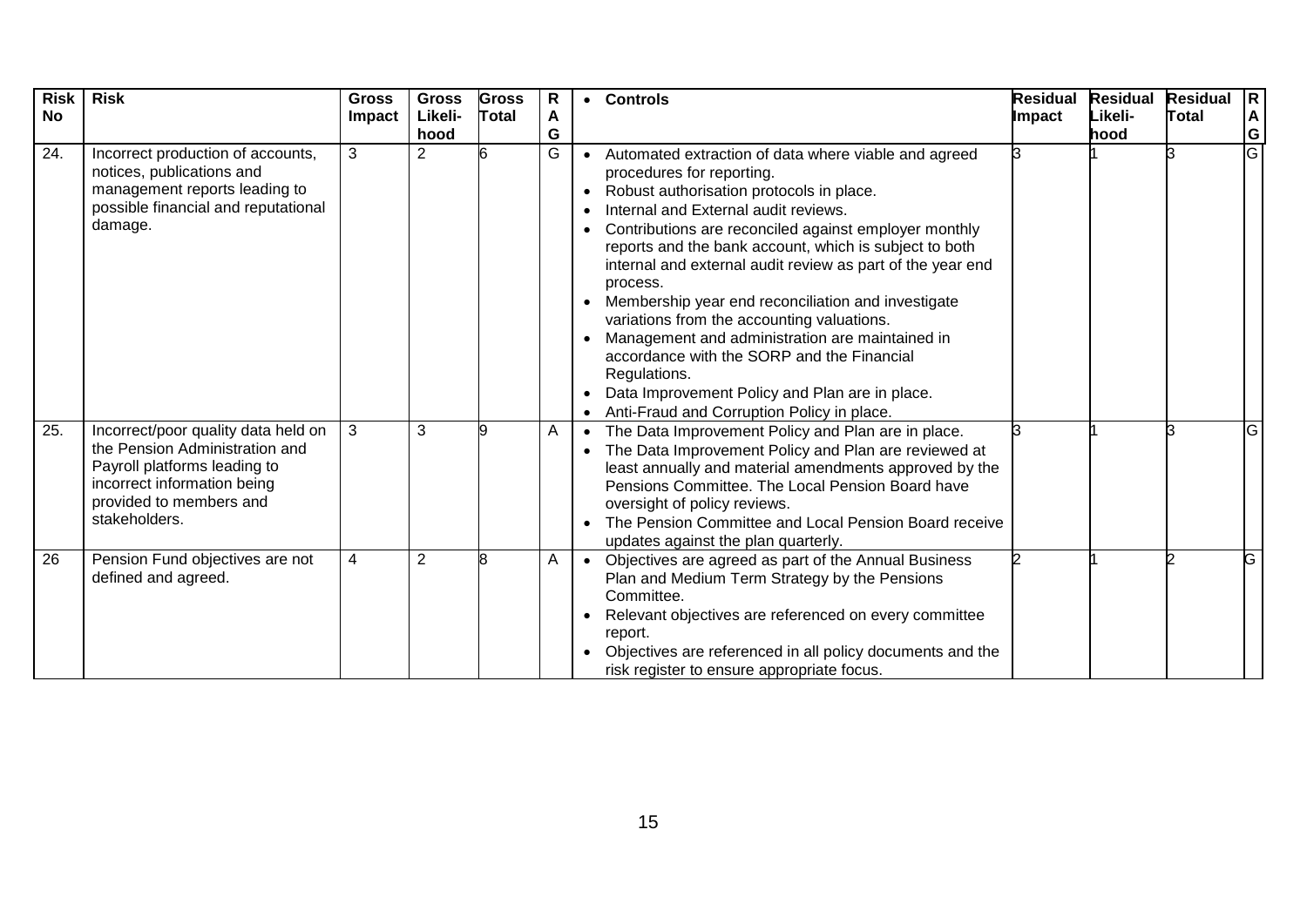## **Criteria for assessing impact and likelihood**

| <b>Impact</b>      |                                                                                                                                                                                                                                                                                                                                    |
|--------------------|------------------------------------------------------------------------------------------------------------------------------------------------------------------------------------------------------------------------------------------------------------------------------------------------------------------------------------|
| <b>Description</b> | <b>Risk Appetite</b>                                                                                                                                                                                                                                                                                                               |
| Catastrophic (5)   | Unacceptable level of risk exposure which requires immediate action to be taken.<br>$>E10m$ .<br>Section 151 or government intervention or criminal charges.<br>Critical long term disruption to service delivery.<br>Significant and sustained local opposition to policies and/or sustained negative media reporting in national |
|                    | media.                                                                                                                                                                                                                                                                                                                             |
| Major (4)          | Unacceptable level of risk exposure which requires regular active monitoring (at least quarterly) and measures<br>put in place to reduce exposure.<br>$<$ £10m.<br>$\bullet$                                                                                                                                                       |
|                    | Major civil litigation setting precedent and/or national public enquiry.                                                                                                                                                                                                                                                           |
|                    | Major disruption to service delivery.                                                                                                                                                                                                                                                                                              |
|                    | Sustained negative coverage in local media or negative reporting in the national media.                                                                                                                                                                                                                                            |
| Moderate (3)       | Acceptable level of risk exposure subject to regular active monitoring measures, at least quarterly.<br>>E5m.                                                                                                                                                                                                                      |
|                    | Major civil litigation and/or public enquiry.                                                                                                                                                                                                                                                                                      |
|                    | Moderate direct effect on service delivery.                                                                                                                                                                                                                                                                                        |
|                    | Significant negative front page reports/editorial comment in the local media.                                                                                                                                                                                                                                                      |
| Minor $(2)$        | Acceptable level of risk exposure subject to regular passive monitoring measures, at least half yearly.<br>$>E1m$ .                                                                                                                                                                                                                |
|                    | Minor regulatory enforcement.                                                                                                                                                                                                                                                                                                      |
|                    | Minor disruption to service delivery.                                                                                                                                                                                                                                                                                              |
|                    | Minimal negative local media reporting.                                                                                                                                                                                                                                                                                            |
| Insignificant (1)  | Acceptable level of risk exposure subject to periodic passive monitoring measures, at least annually.<br>$>E0.5m$ .                                                                                                                                                                                                                |
|                    | Minor civil litigation or regulatory criticism.                                                                                                                                                                                                                                                                                    |
|                    | Insignificant disruption to service delivery.                                                                                                                                                                                                                                                                                      |
|                    | No reputational impact.                                                                                                                                                                                                                                                                                                            |